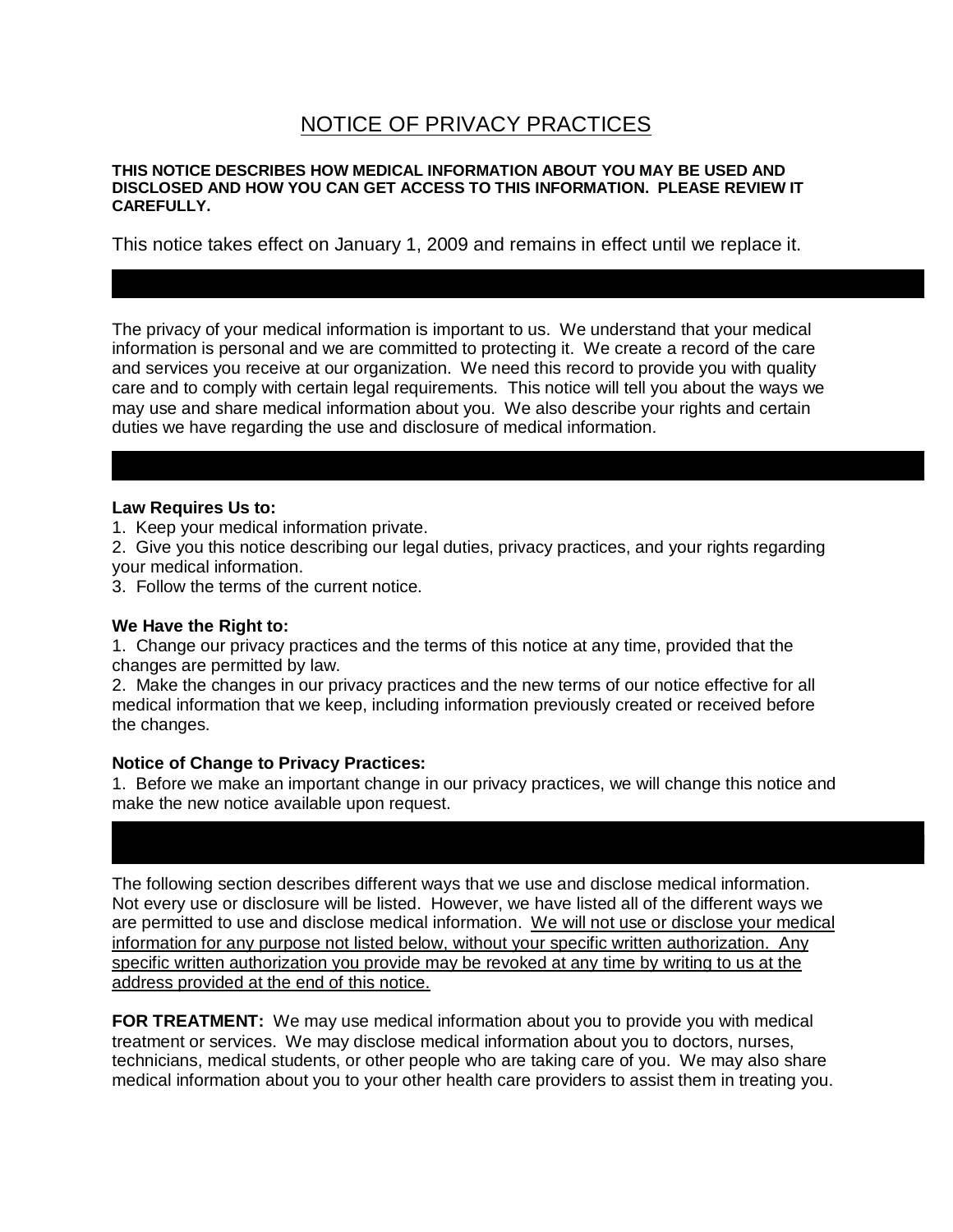**FOR PAYMENT:** We may use and disclose your medical information for payment purposes. A bill may be sent to you or a third-party payer. The information on or accompanying the bill may include your medical information.

**FOR HEALTH CARE OPERATIONS:** We may use and disclose your medical information for our health care operations. This might include measuring and improving quality, evaluating the performance of employees, conducting training programs, and getting the accreditation, certificates, licenses and credentials we need to serve you.

**ADDITIONAL USES AND DISCLOSURES:** In addition to using and disclosing your medical information for treatment, payment, and health care operations, we may use and disclose medical information for the following purposes.

**Facility Directory:** Unless you notify us that you object, the following medical information about you will be placed in our facility directories: your name; your location in our facility; your condition described in general terms; your religious affiliation, if any. We may disclose this information to members of the clergy or, except for your religious affiliation, to others who contact us and ask for information about you by name.

**Notification:** We may use and disclose medical information to notify or help notify: a family member, your personal representative or another person responsible for your care. We will share information about your location, general condition, or death. If you are present, we will get your permission if possible before we share, or give you the opportunity to refuse permission. In case of emergency, and if you are not able to give or refuse permission, we will share only the health information that is directly necessary for your health care, according to our professional judgment. We will also use our professional judgment to make decisions in your best interest about allowing someone to pick up medicine, medical supplies, x-ray or medical information for you.

**Disaster Relief:** We may share medical information with a public or private organization or person who can legally assist in disaster relief efforts.

**Fundraising:** We may provide medical information to one of our affiliated fundraising foundations to contact you for fundraising purposes. We will limit our use and sharing to information that describes you in general, not personal, terms and the dates of your health care. In any fundraising materials, we will provide you a description of how you may choose not to receive future fundraising communications.

**Research in Limited Circumstances:** We may use medical information for research purposes in limited circumstances where the research has been approved by a review board that has reviewed the research proposal and established protocols to ensure the privacy of medical information.

**Funeral Director, Coroner, Medical Examiner:** To help them carry out their duties, we may share the medical information of a person who has died with a coroner, medical examiner, funeral director, or an organ procurement organization.

**Specialized Government Functions:** Subject to certain requirements, we may disclose or use health information for military personnel and veterans, for national security and intelligence activities, for protective services for the President and others, for medical suitability determinations for the Department of State, for correctional institutions and other law enforcement custodial situations, and for government programs providing public benefits.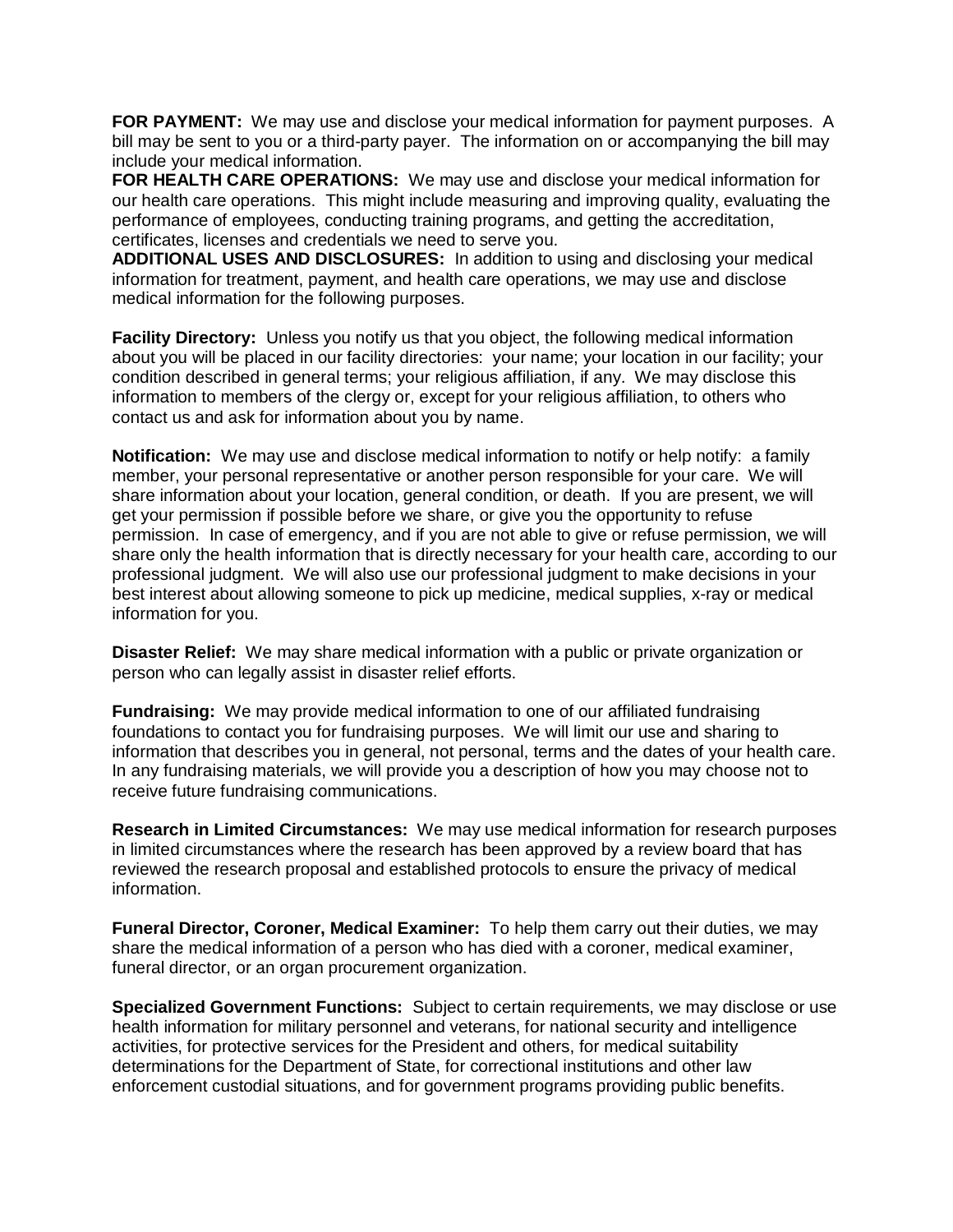**Court Orders and Judicial and Administrative Proceedings:** We may disclose medical information in response to a court or administrative order, subpoena, discovery request, or other lawful process, under certain circumstances. Under limited circumstances, such as a court order, warrant, or grand jury subpoena, we may share your medical information with law enforcement officials. We may share limited information with a law enforcement official concerning the medical information of a suspect, fugitive, material witness, crime victim or missing person. We may share the medical information of an inmate or other person in lawful custody with a law enforcement official or correctional institution under certain circumstances.

**Public Health Activities:** As required by law, we may disclose your medical information to public health or legal authorities charged with preventing or controlling disease, injury or disability, including child abuse or neglect. We may also disclose your medical information to persons subject to jurisdiction of the Food and Drug Administration for purposes of reporting adverse events associated with product defects or problems, to enable product recalls, repairs or replacements, to track products, or to conduct activities required by the Food and Drug Administration. We may also, when we are authorized by law to do so, notify a person who may have been exposed to a communicable disease or otherwise be at risk of contracting or spreading a disease or condition.

**Victims of Abuse, Neglect, or Domestic Violence:** We may use and disclose medical information to appropriate authorities if we reasonably believe that you are a possible victim of abuse, neglect, or domestic violence or the possible victim of other crimes. We may share your medical information if it is necessary to prevent a serious threat to your health or safety or the health or safety of others. We may share medical information when necessary to help law enforcement officials capture a person who has admitted to being part of a crime or has escaped from legal custody.

**Workers Compensation:** We may disclose medical information to an agency providing health oversight for oversight activities authorized by law, including audits, civil, administrative, or criminal investigations or proceedings, inspections, licensure or disciplinary actions, or other authorized activities.

**Law Enforcement:** Under certain circumstances, we may disclose health information to law enforcement officials. These circumstances include reporting required by certain laws (such as the reporting of certain types of wounds), pursuant to certain subpoenas or court orders, reporting limited information concerning identification and location at the request of a law enforcement official, reports regarding suspected victims of crimes at the request of a law enforcement official, reporting death, crimes on our premises, and crimes in emergencies.

**Appointment Reminders:** We may use and disclose medical information for purposed of sending you appointment postcards or otherwise reminding you of your appointments.

**Alternative and Additional Medical Services:** We may use and disclose medical information to furnish you with information about health-related benefits and services that may be of interest to you, and to describe or recommend treatment activities.

#### **You Have a Right to:**

1. Look at or get copies of certain parts of your medical information. You may request that we provide copies in a format other than photocopies. We will use the format you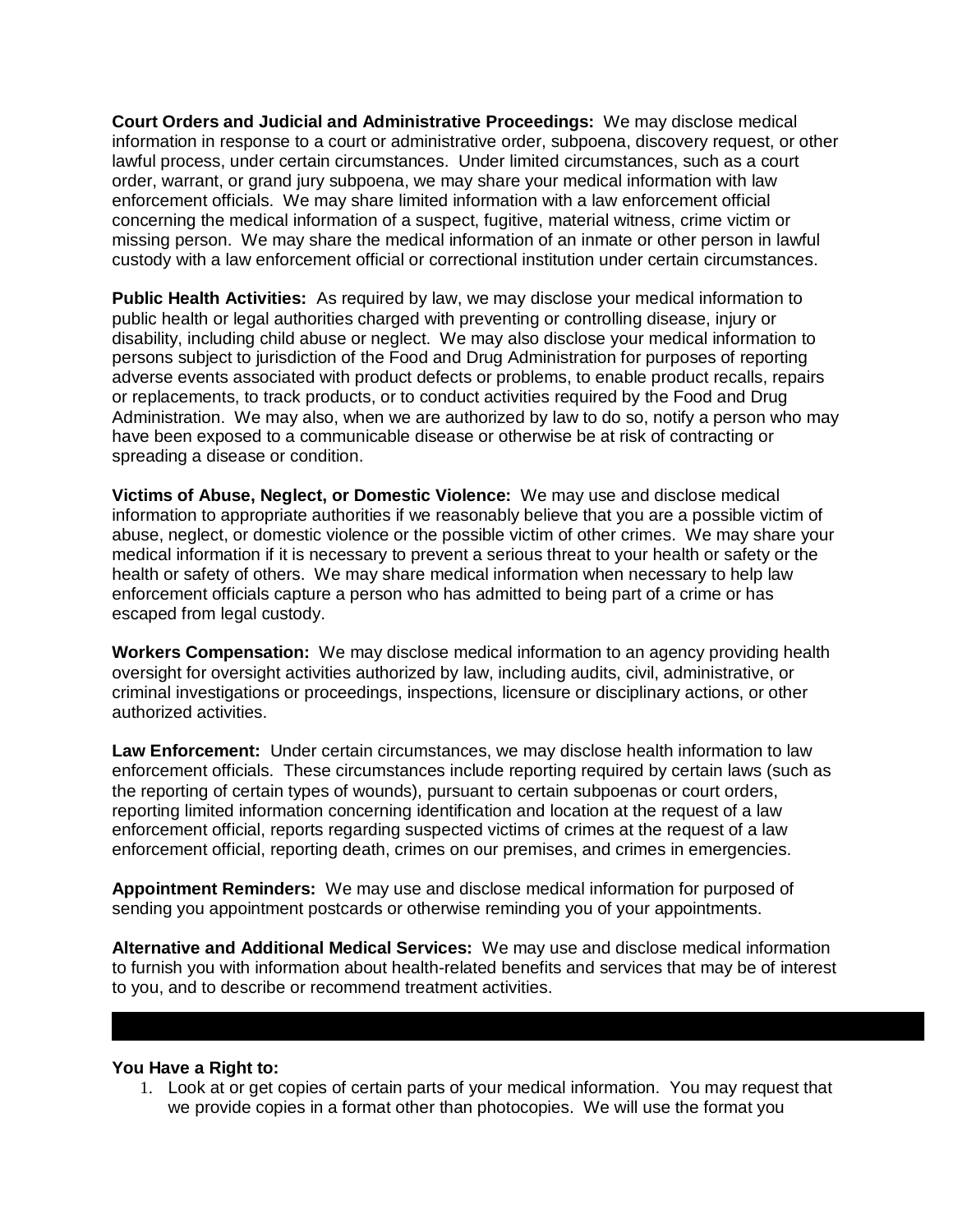request unless it is not practical for us to do so. You must make your request in writing. You may get the form to request access by using the contact information listed at the end of this notice. You may also request access by sending a letter to the contact person listed at the end of this notice. If you request copies, we will charge you \$ 0.25 for each page, and postage if you want the copies mailed to you. Contact us using the information listed at the end of this notice for a full explanation of our fee structure.

- 2. Receive a list of all the times we or our business associates shared your medical information for purposes other than treatment, payment, and healthcare operations and other specified exceptions.
- 3. Request that we place additional restrictions on our use or disclosure of your medical information. We are not required to agree to these additional restrictions, but if we do, we will abide by our agreement (except in the case of an emergency).
- 4. Request that we communicate with you about your medical information by different means or to different locations. Your request that we communicate your medical information to you by different means or at different locations must be made in writing to the contact person listed at the end of this notice.
- 5. Request that we change certain parts of your medical information. We may deny your request if we did not create the information you want changed or for certain other reasons. If we deny your request, we will provide you a written explanation. You may respond with a statement of disagreement that will be added to the information you wanted changed. If we accept your request to change the information, we will make reasonable efforts to tell others, including people you name, of the change and to include the changes in any future sharing of that information.
- 6. If you have received this notice electronically, and wish to receive a paper copy, you have the right to obtain a paper copy by making a request in writing to the contact person at the end of this notice.

If you have any questions about this notice or if you think that we may have violated your privacy rights, please contact us. You may also submit a written complaint to the U.S. Department of Health and Human Services. You may contact us to submit a complaint or submit requests involving any of your rights in Section 4 of this notice by writing to the following address:

> Schlenker Chiropractic & Associates 6148 Elliott St. West Linn, OR 97068

We will provide you with the address to file your complaint with the U.S. Department of Health and Human Services. We will not retaliate in any way if you choose to file a complaint.